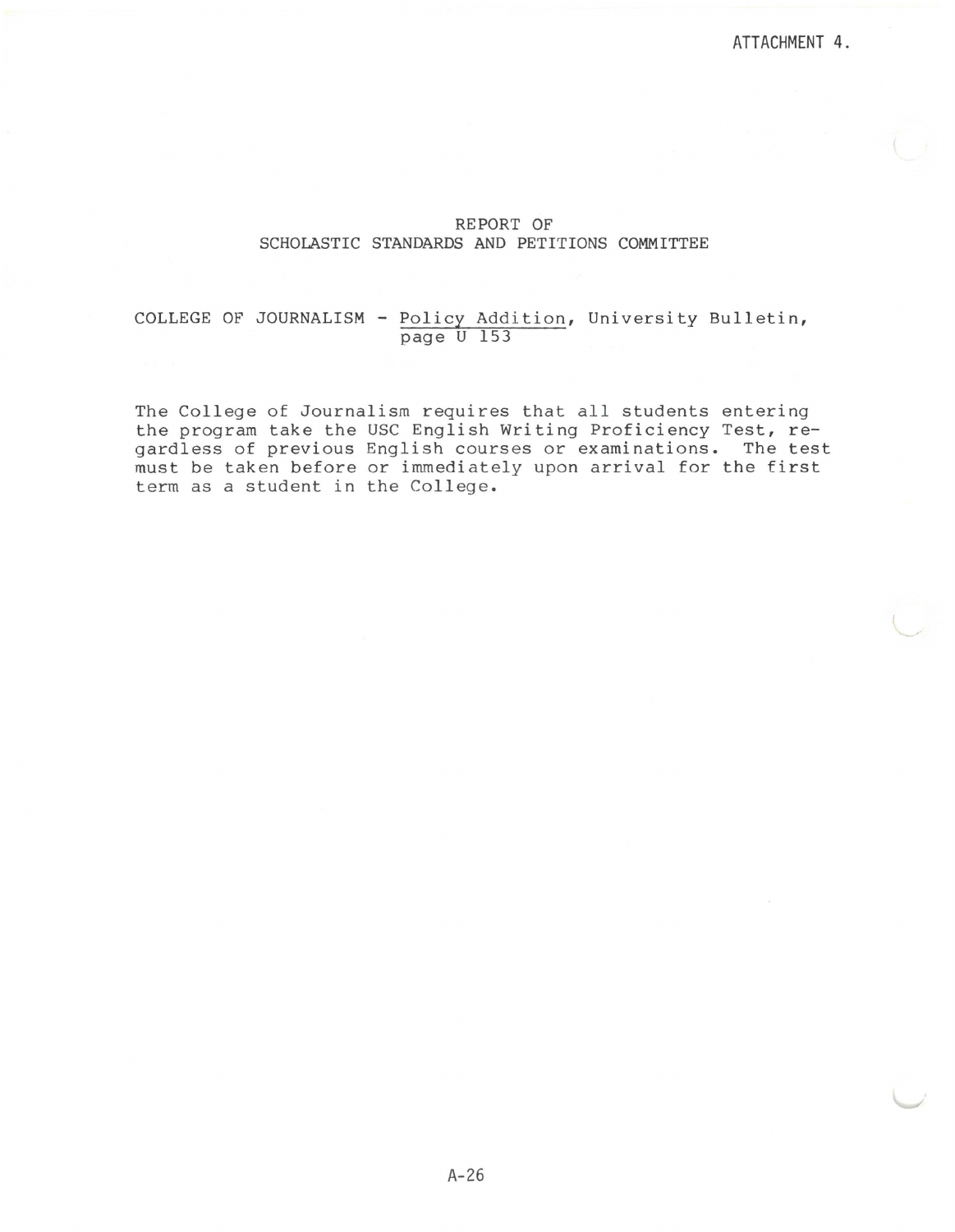Addendum - Curricula & Courses Report Faculty Senate Meeting - March 4, 1987

I. COLLEGE OF CRIMINAL JUSTICE - Cappreved

### New course

CRJU 564 CRIMINAL JUSTICE IN PERSPECTIVE. ( 3) Examination of the value judgments inherent in treatment of crime and justice in literature and films. Critical appraisal of works and perspectives from which the works are done.

II. COLLEGE OF EDUCATION - Copper

#### New course

- EDTE 631 USING COMPUTERS TO SUPPORT INSTRUCTION. ( 3) Applications of selected software in instructional management.
- III. EXPERIMENTAL COURSES For the Senate's information only:
	- ENGL 295X INTRODUCTION TO HUMAN LANGUAGE. (3) Introduction to language: its acquisition, its use, and its structure.
	- HIST 692X HISTORIC PRESERVATION FIELD EXPERIENCE CHARLESTON, SOUTH CAROLINA. (3) On-site introduction to historic preservation including research, interpretation, management, and economics of preservation. Offered only in Charleston during summer term. Permission of instructor required.
	- SMED 541X CLASSICAL AND MODERN PHYSICS FOR TEACHERS I. (3) (Prereq: science teaching certificate, algebra, trigonometry) First half of a two-semester sequence designed primarily for teachers that covers mechanics, electromagnetism, wave motion, sound heat, optics, relativity, quantum physics, atom and nuclear physics. No previous background in physics is assumed. Laboratory activities designed specifically for the precollege teacher will be required.